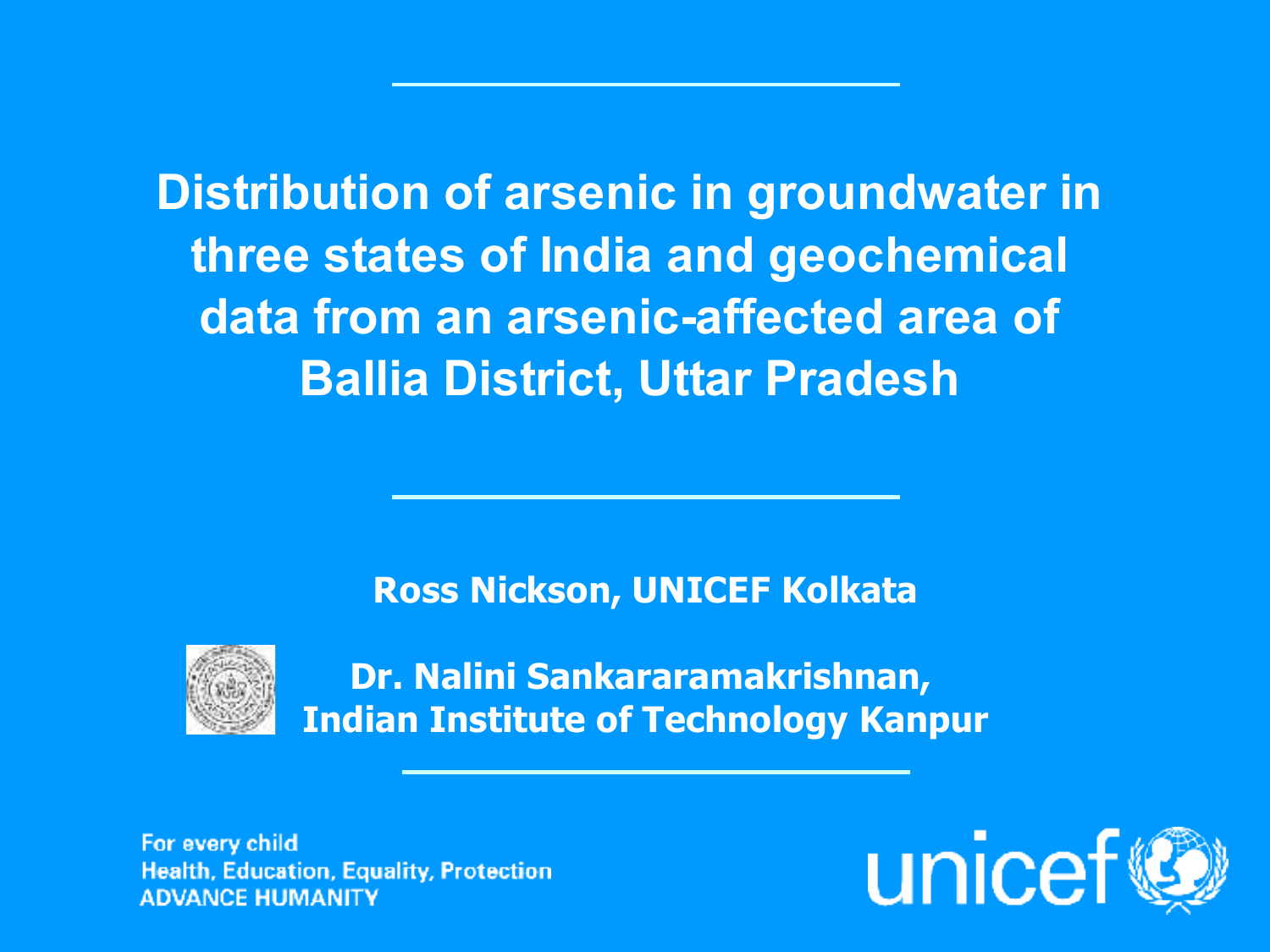# **Presentation Outline**

- Distribution of As in groundwater used for drinking in India:
	- West Bengal state
	- Bihar state
	- Uttar Pradesh state
	- Assam, Jharkhand and Chhattisgarh states not covered
- Geochemical data from Ballia District, Uttar Pradesh state
- **•** Conclusions

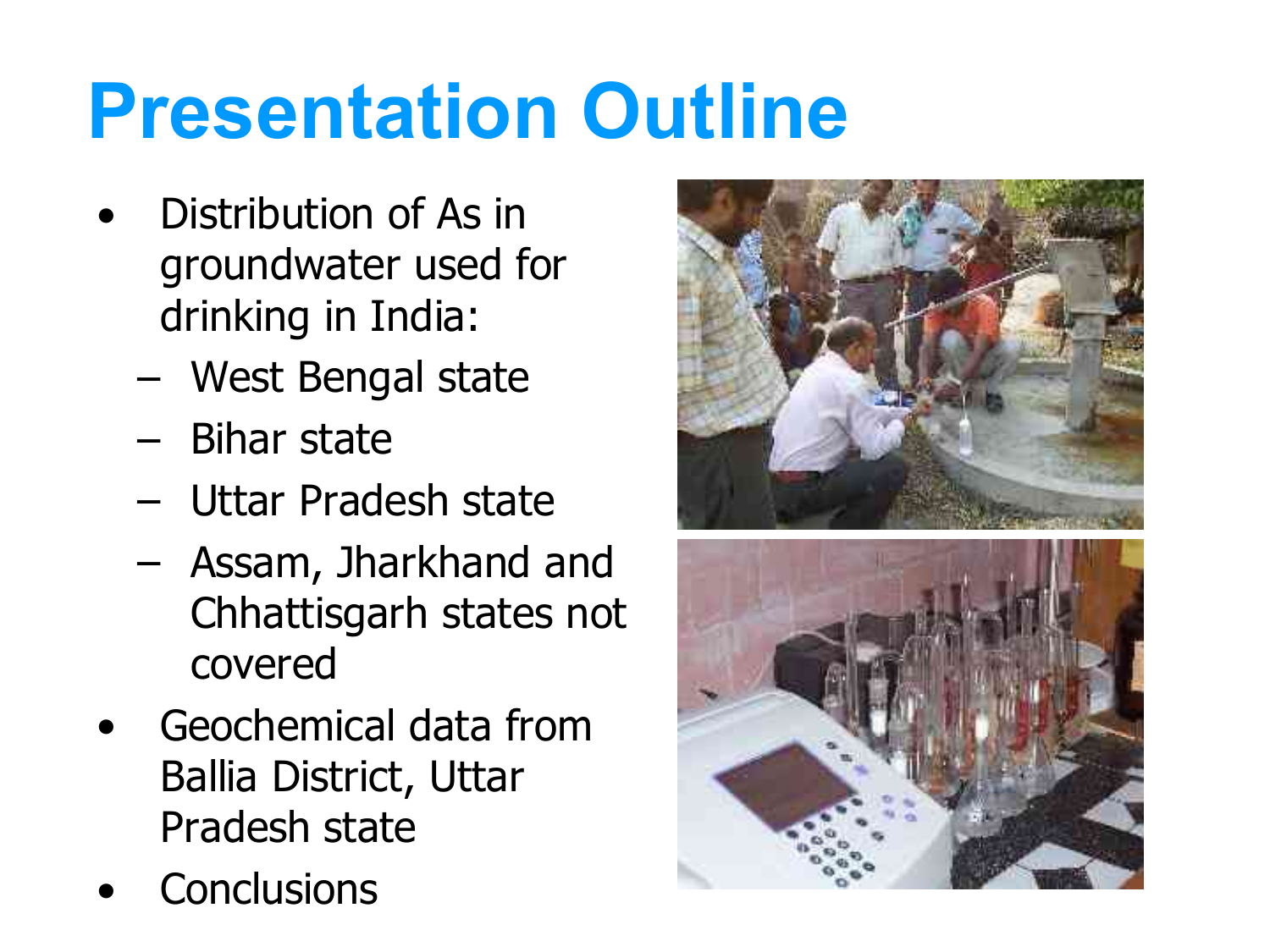#### **Overall area under discussion**

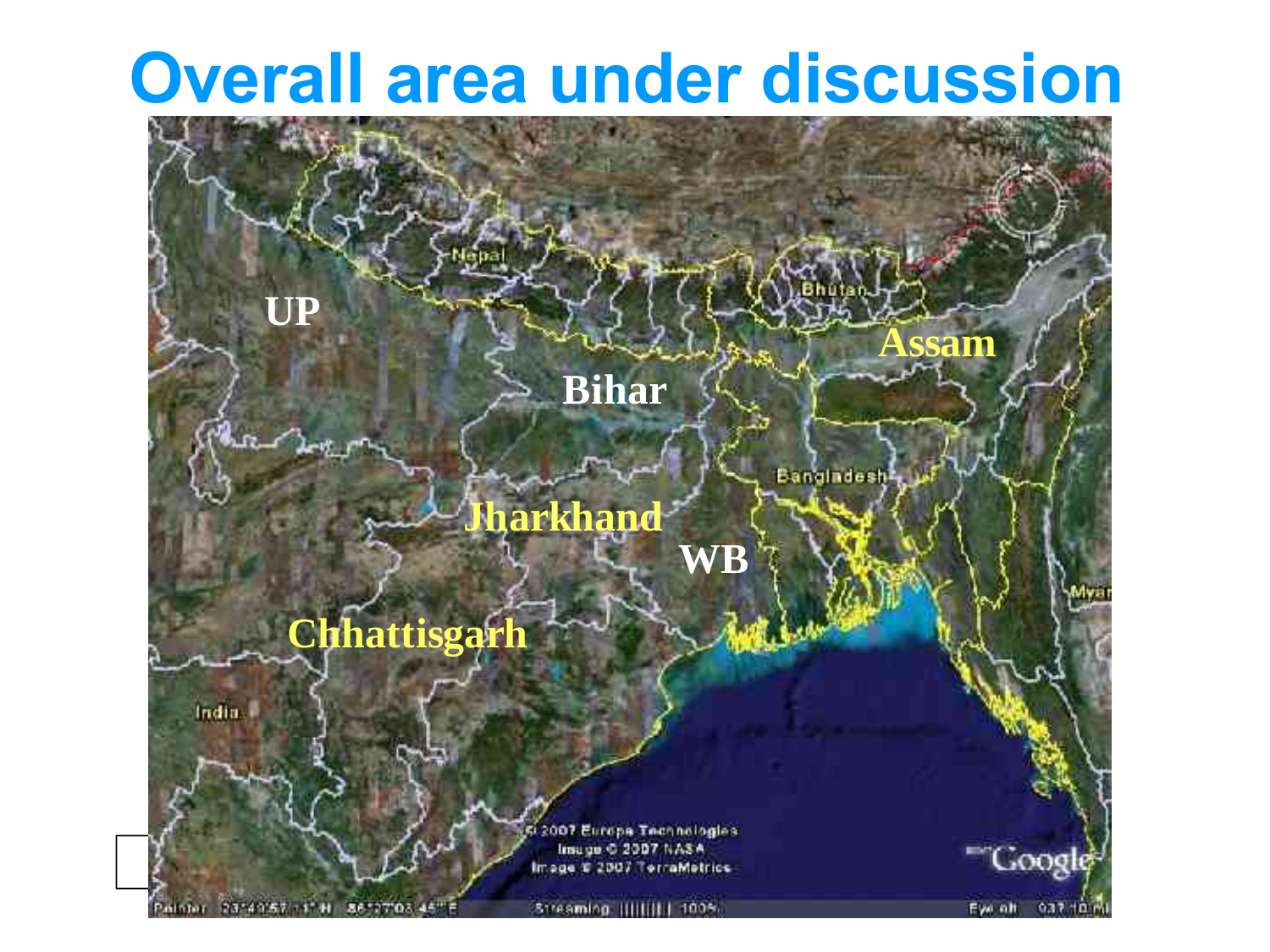# West Bengal state

- 132,262 govt. handpumps tested using SDDC method with AAS confirmation
- 25.5% >  $50 \mu g l^{-1}$  (India int.)
- 57.9% >  $10 \mu g l^{-1}$  (WHO)
- 79 blocks in 8 districts
- Est. 3.9 million people  $exposed (>50 \mu g l^{-1})$
- 1.45 million (37%) provided with alternative sources
- GoWB US\$500 million 'Masterplan' underway to provide PWSS
- ensure behaviour change • Communication required to

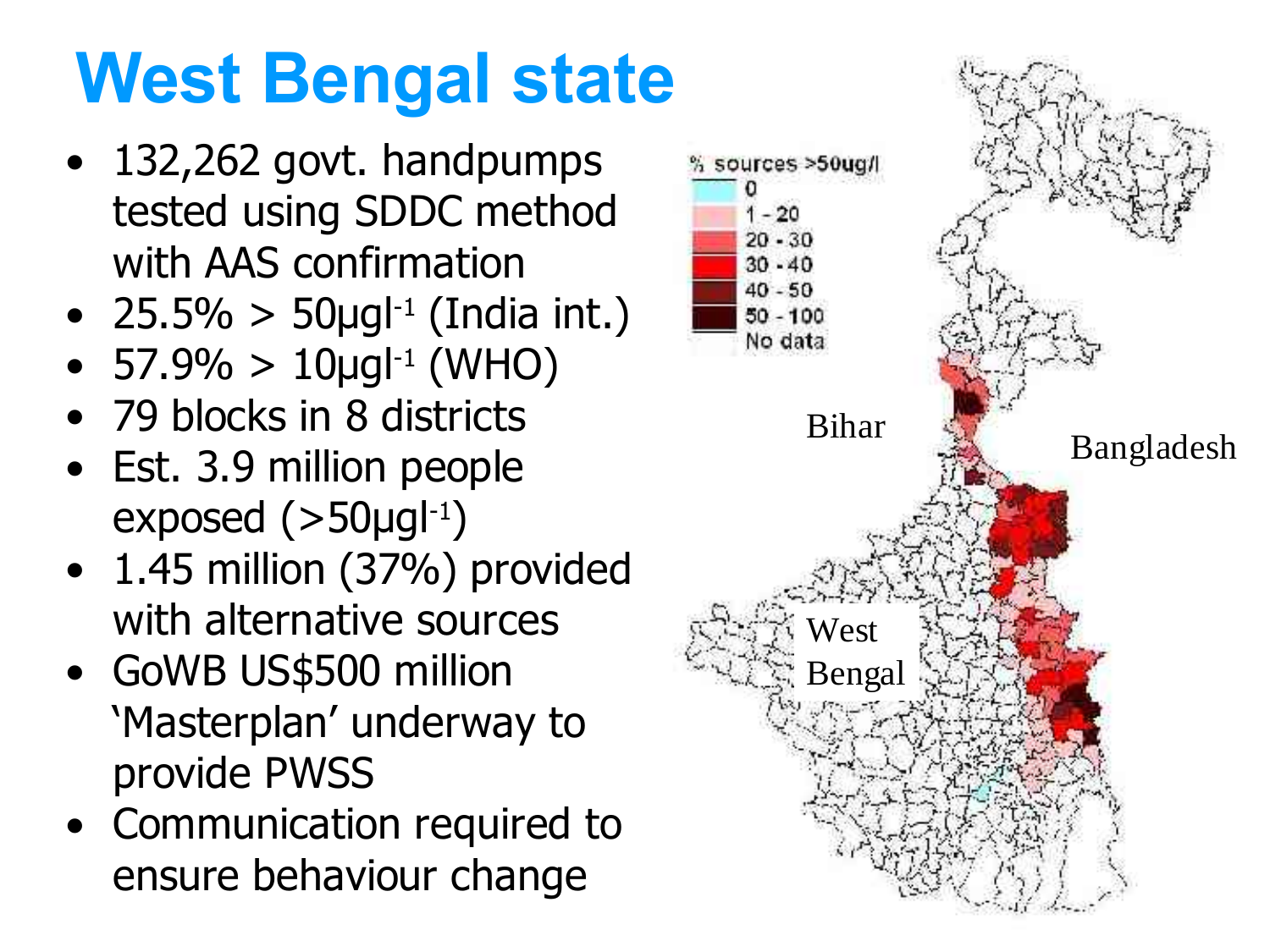#### **Assam state**

- Initial testing of 5,729 sources from 22 districts
- Focus on 25km proximity of Brahmaputra
- $6.3\% > 50 \mu g l^{-1}$
- $26.4\% > 10 \mu g^{1-1}$
- 72 blocks in 18 districts affected  $(>50 \text{ µgl}^{-1})$
- Anomalous that Tinsukia and Dibrugarh not affected
- **UNICEF** • Blanket testing of govt. sources now ongoing using 80 Arsenator's backed up with laboratory confirmation (SDDC/AAS)

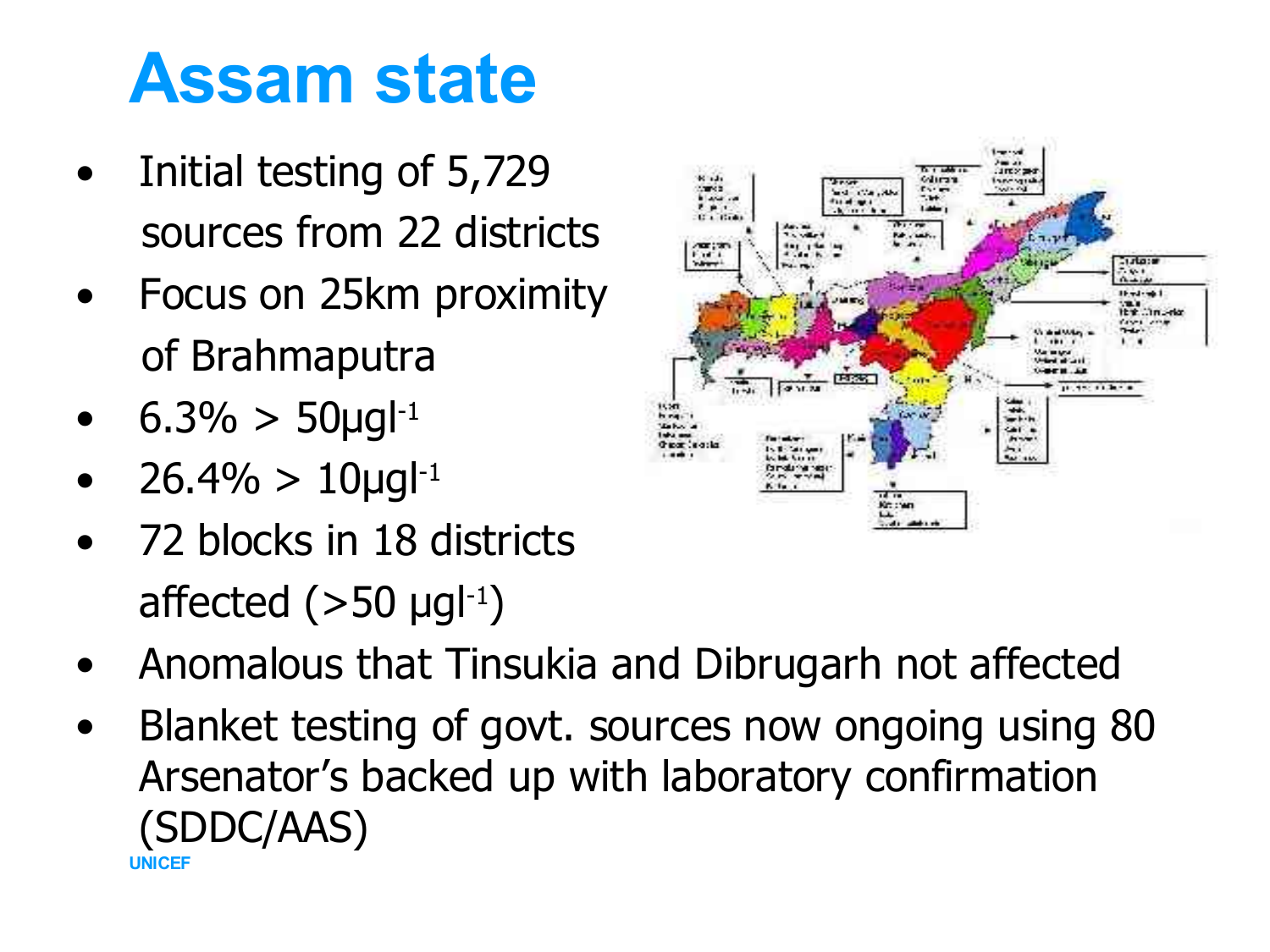### **Bihar state**

- To date 66,623 sources tested using FTK (laboratory confirmation with SDDC method)
- Focus on areas within 10km of Ganga
- $10.8\% > 50 \mu g^{1-1}$
- $28.9\% > 10 \mu g^{1-1}$
- 50 blocks in 11 districts affected (>  $50 \mu g$  $l^{-1}$
- Testing ongoing, additional testing required along Gandak river floodplain
- sanitary wells • GoB providing PWSS, RWH and





#### **TKRJU UHÜRER**

*Hallmark and the state of the light of the state of the state of the state of the state of the state of the state of the state of the state of the state of the state of the state of the state of the state of the state of* and the way were able to the first part of the function of the property for a client of as distant in The Coffee ship

usil Amdrey distribution ad Jung - sind can assume that the costs



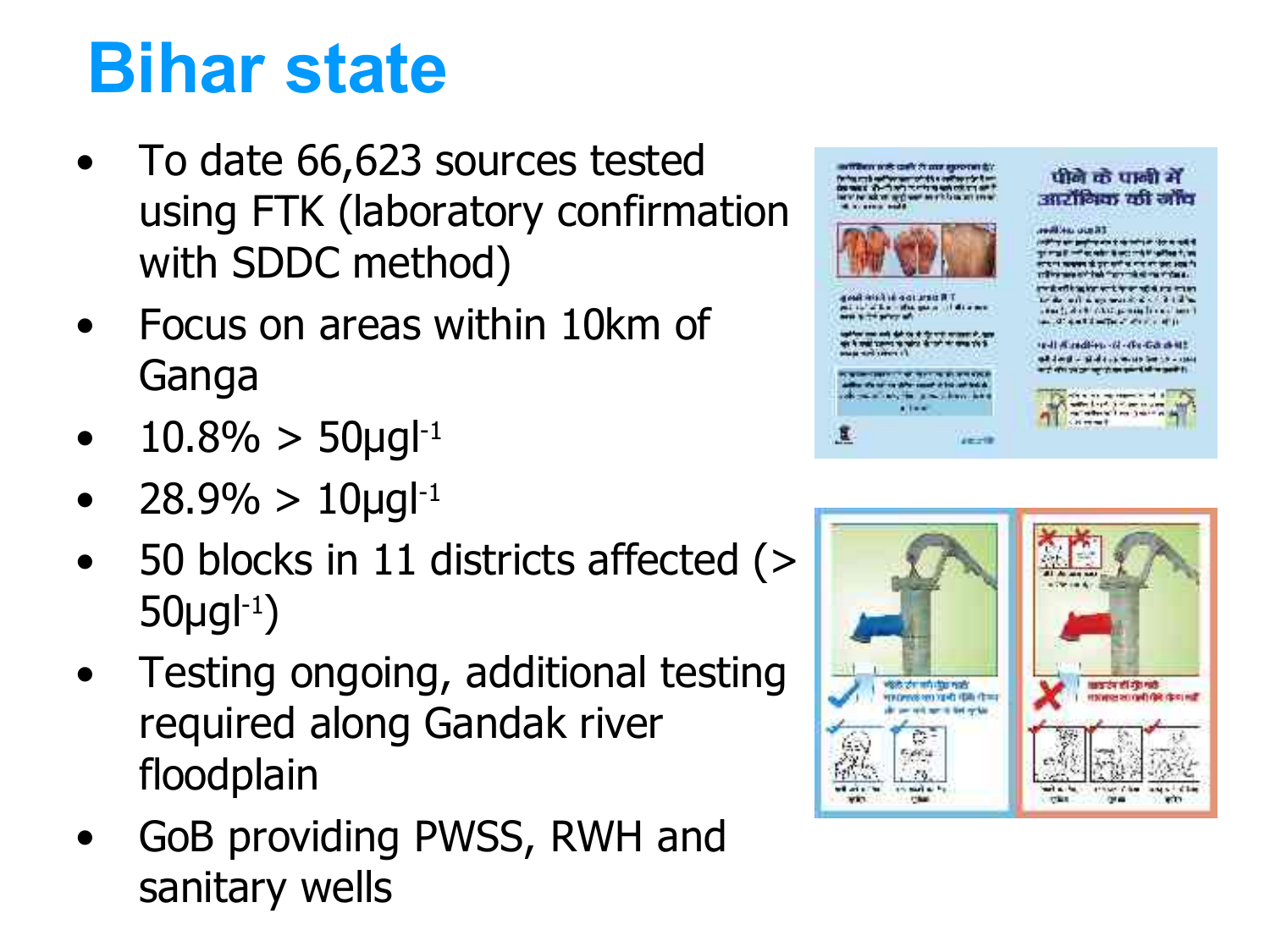#### **Bihar state**

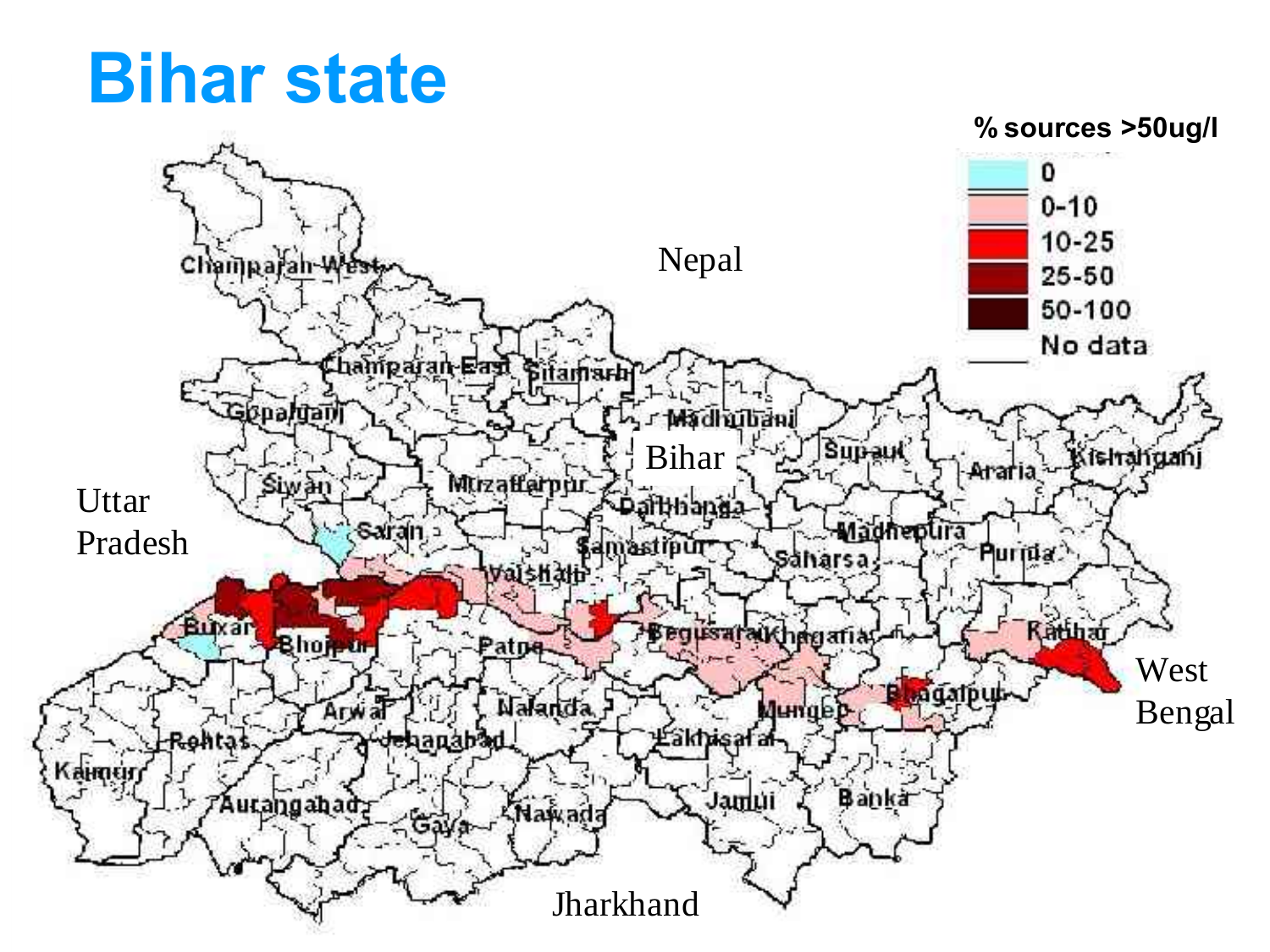## **Uttar Pradesh state**

- 103,178 govt. sources tested with FTK in 321 'at risk' blocks in 51 districts to date
- Laboratory confirmation with Arsenator/SDDC method
- $1.3\% > 50 \text{ µg}l^{-1}$
- $9.6\% > 10 \text{ µg}^{-1}$
- To date 66 blocks in 20 districts affected  $(>50 \text{ µg}l^{-1})$
- Testing ongoing
- GoUP providing PWSS and deep handpumps



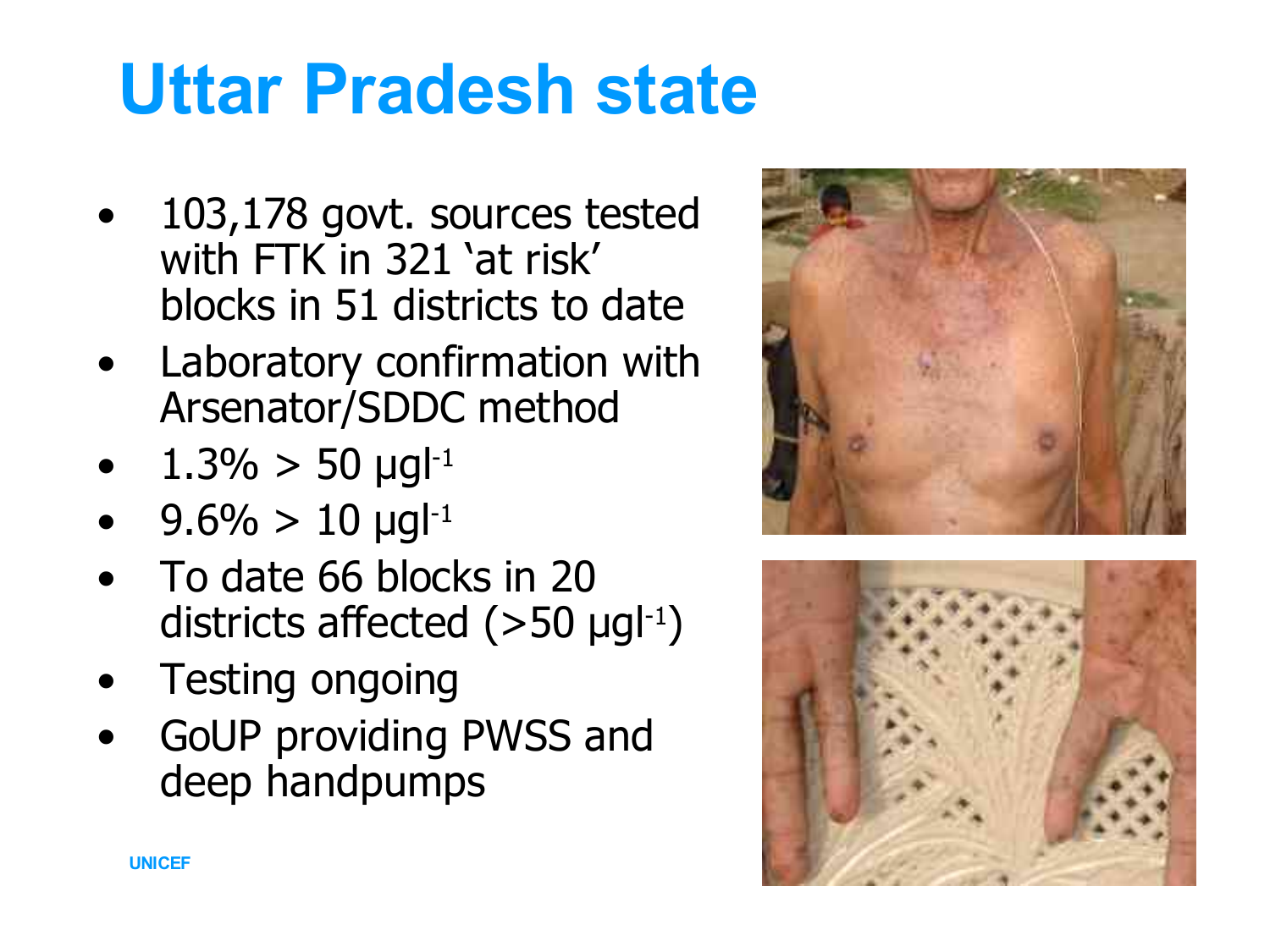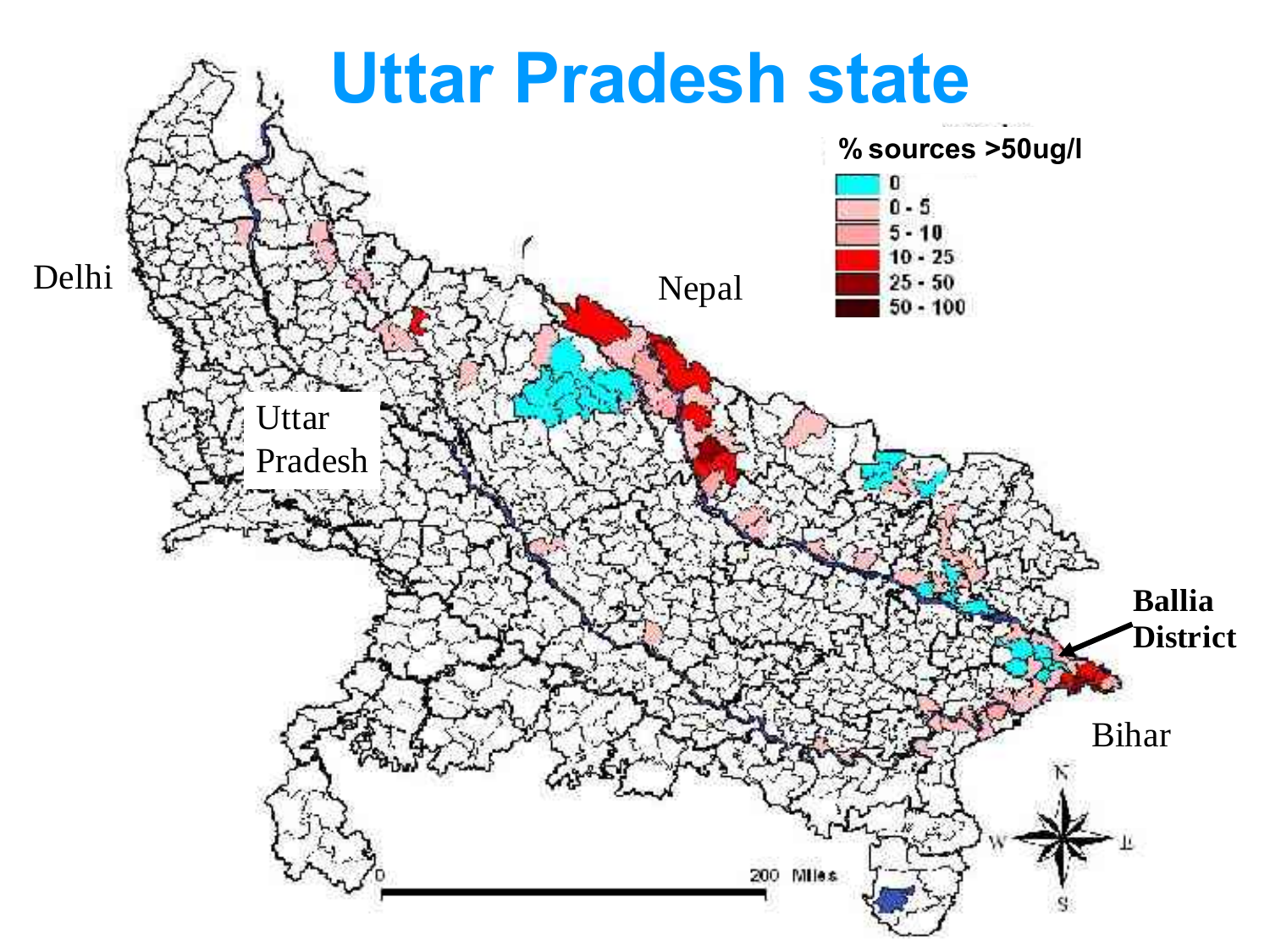#### **Jharkhand state**

- •Blanket testing of govt. and private sources in two blocks of one district (Sahibganj)
- •9,777 sources tested to date
- •3.5%  $>$  50 µgl<sup>-1</sup> to date
- $\bullet$  7.7% > 10 µgl<sup>-1</sup> to date
- •Also 32,466 sources tested for arsenic in schools across entire state
- •As expected Sahibganj District found worst affected most other areas not affected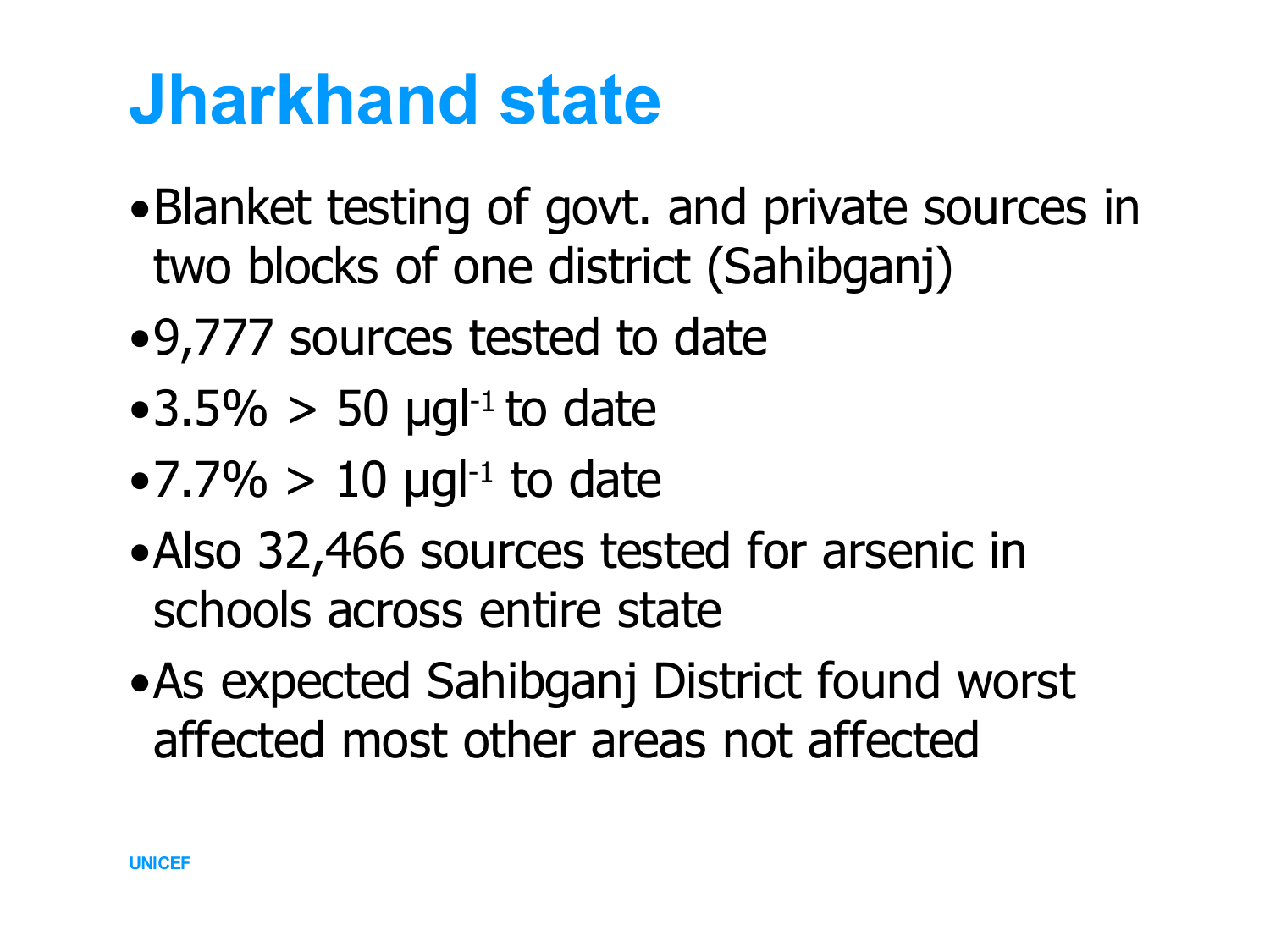# **Jharkhand state**

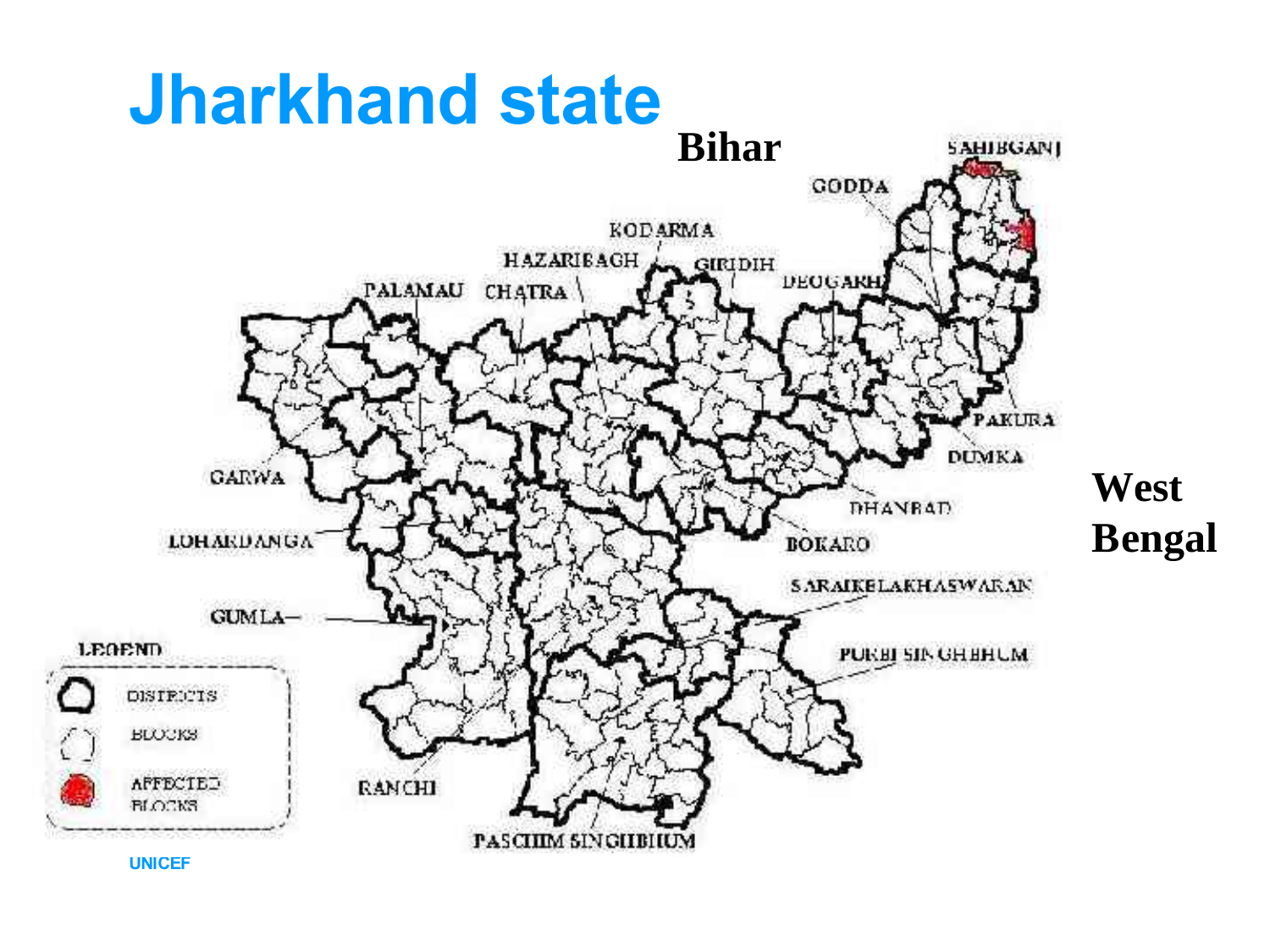#### **Jharkhand state**

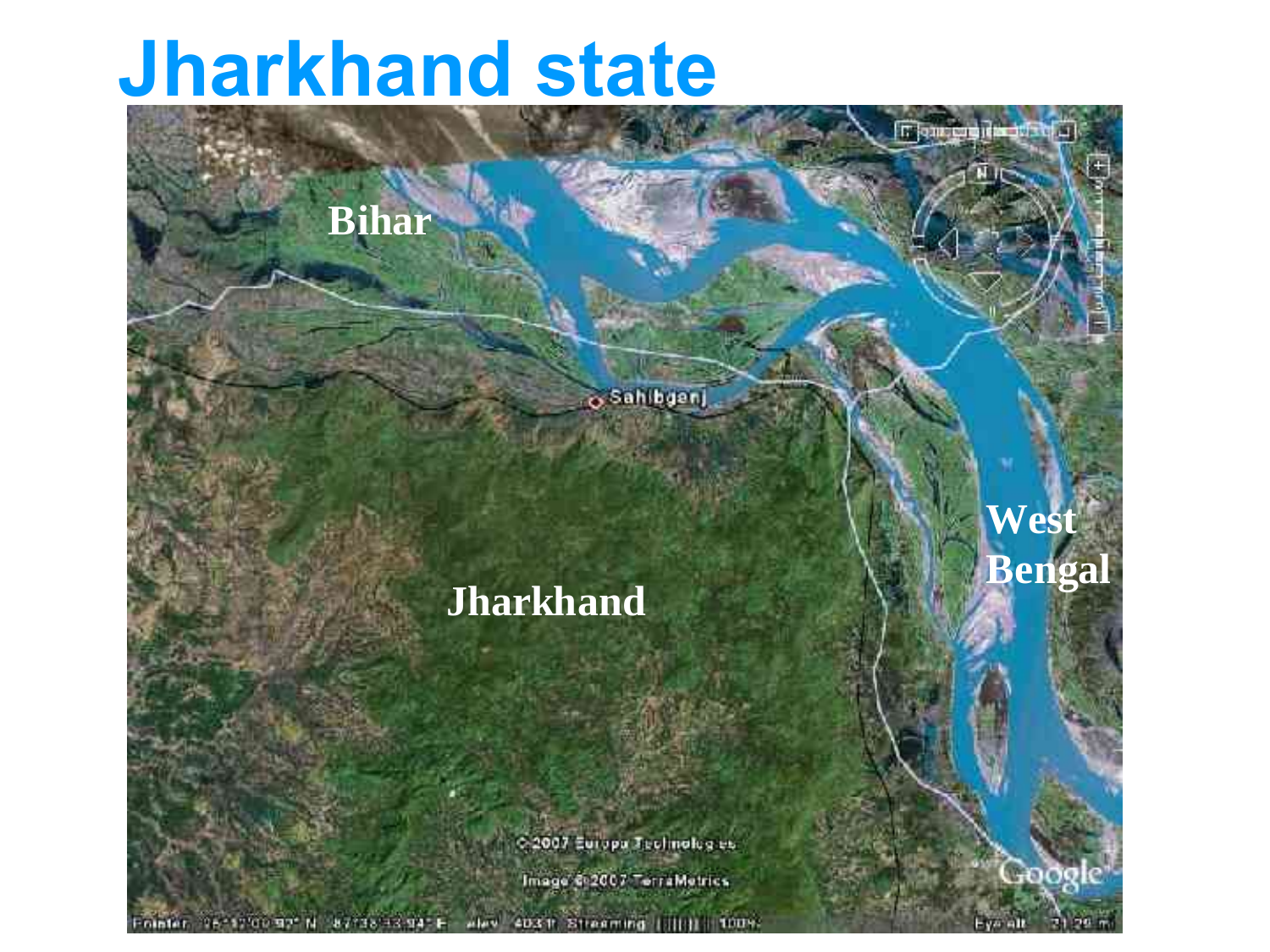# **Geochemical data collection: Methodology**

#### **Sample collection & preservation**

- Pre monsoon, post monsoon and winter season
- Acidified to pH 2 using HCl for Arsenic and Fe(II)
- Anion and ammonia analysis left unacidified and refrigerated

#### **Analysis**

- Arsenic by SDDC Spectrophotometric Method
- Total arsenic was analyzed at 10% HCl
- As(III) was analyzed at pH 5 using (0.6M)acetate buffer



Study Area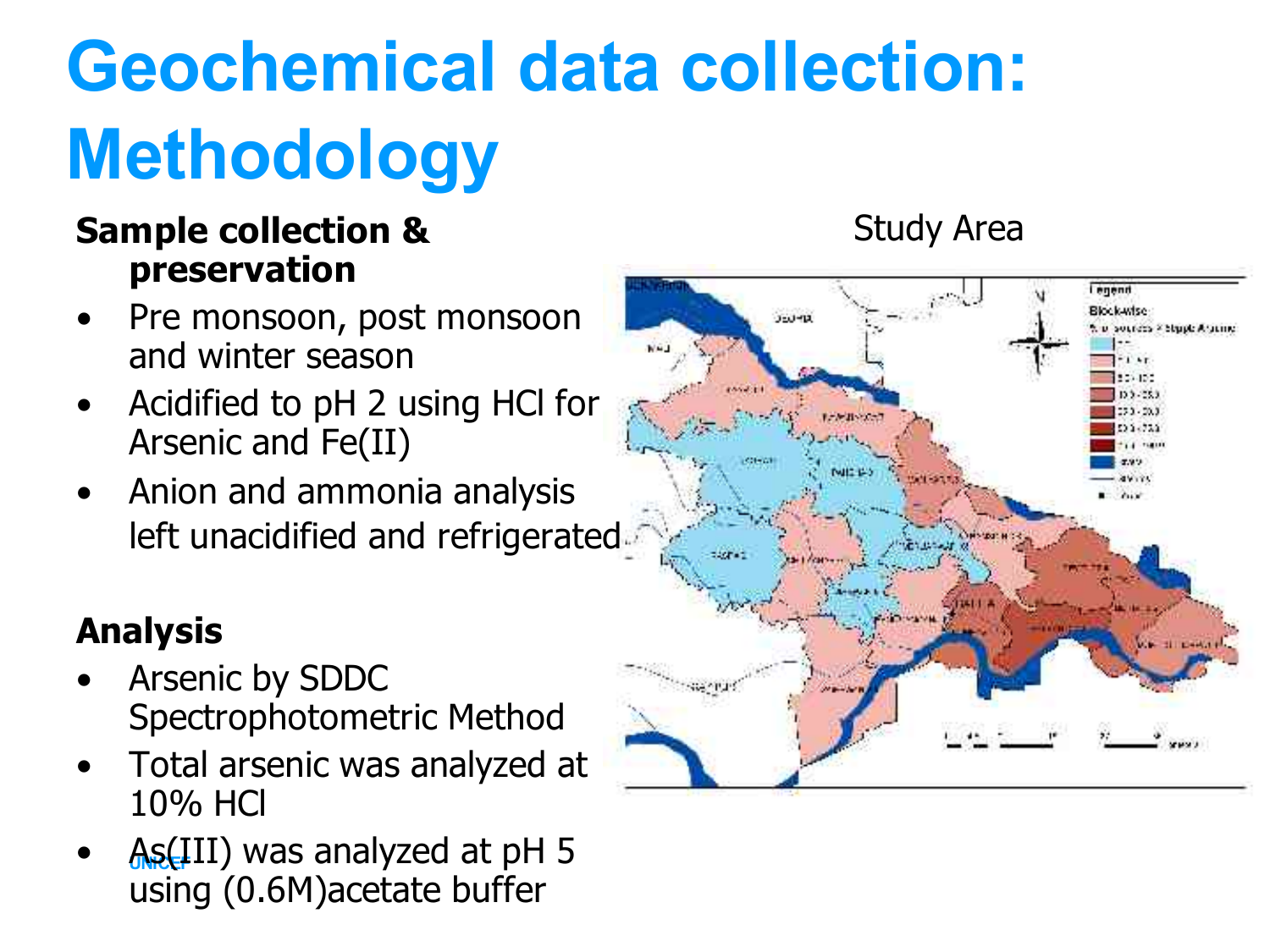#### Present Scenario



**UNICEF**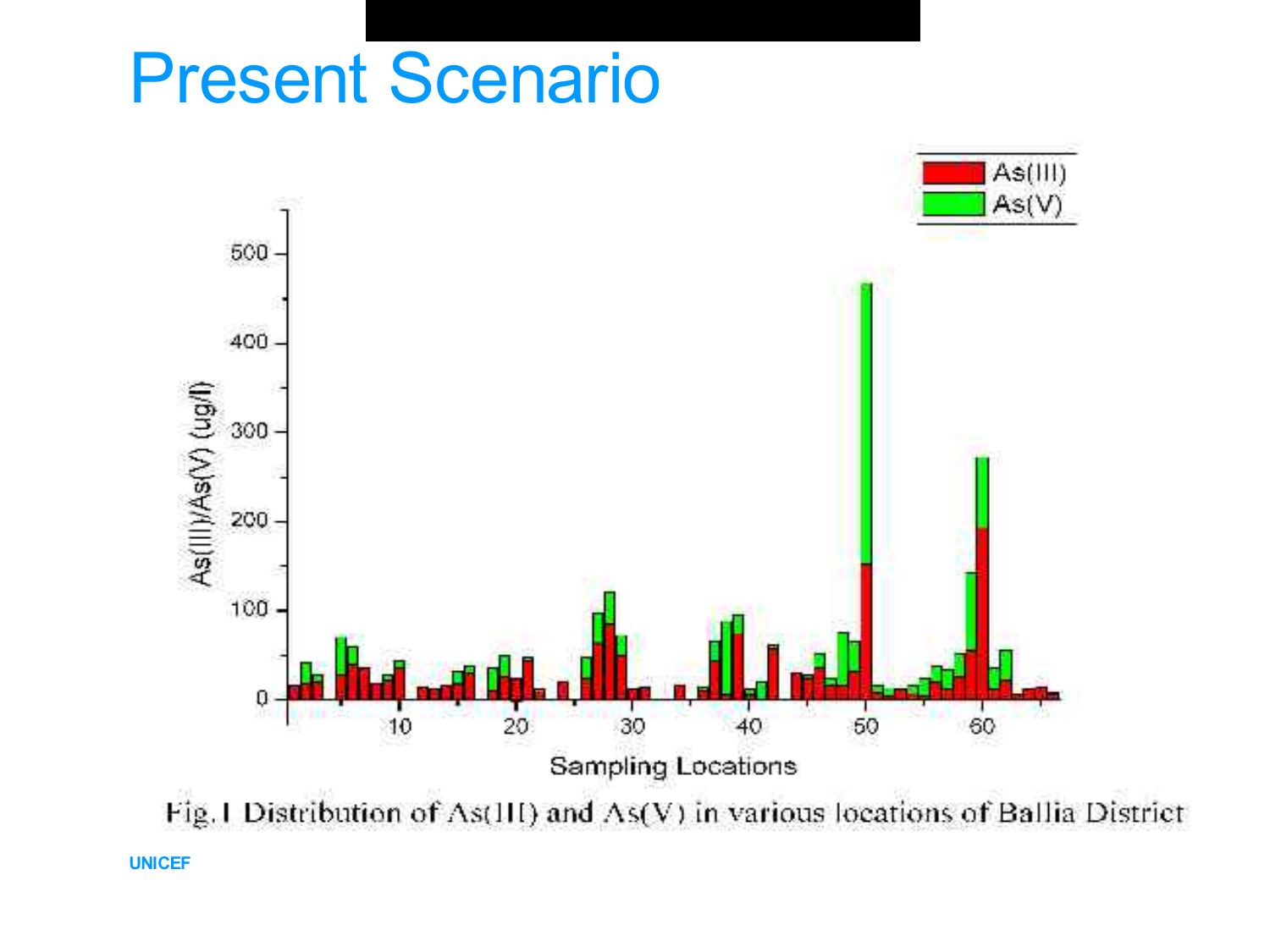#### Ground water chemistry in the study area



- pH 7.3 7.5, ORP (-100 to -175 mv)
- IM II hand Pumps (30 35 m deep) As conc. from  $0 428 \mu g l^{-1}$
- No seasonal variation of arsenic concentration
- Reduction mechanism is the predominant mechanism governing the mobilization of Arsenic in Ballia district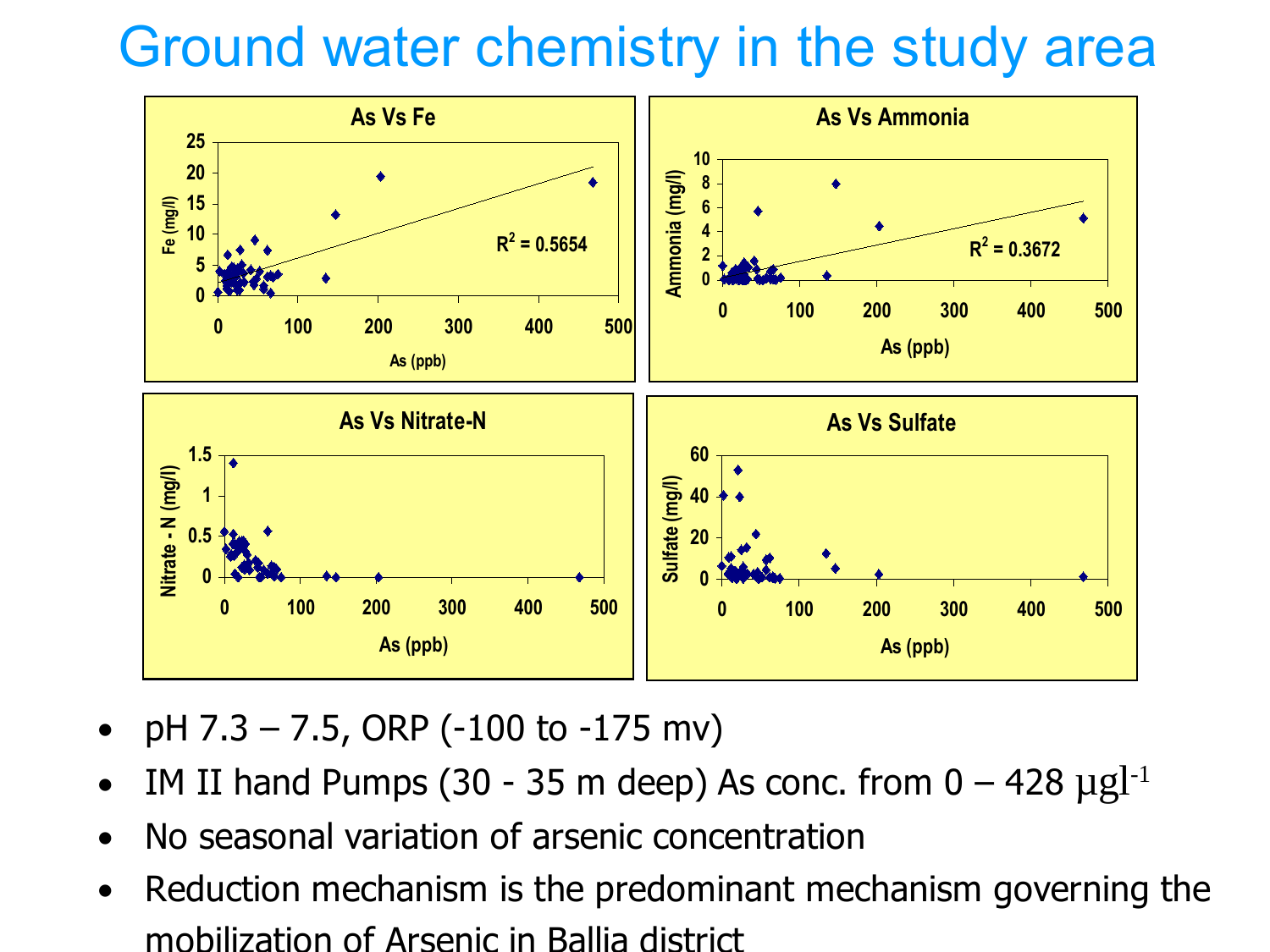# **Conclusions**

- Arsenic found at  $>50$  µgl<sup>-1</sup> in groundwater used for drinking in at least 269 blocks of 58 districts of India
- Testing ongoing in some areas and complete picture yet to emerge
- Overall, testing of private sources still required
- Better communication action required in some areas, especially West Bengal
- Field testing backed up by lab. confirmation is a good system for testing a large number of sources in a reasonable timescale without compromising on accuracy
- **UNICEF** ducing conditions, both As(III) and As(V) found in UP • Upstream of West Bengal most 'at risk' areas for arsenic occurrence are geologically younger sediments with